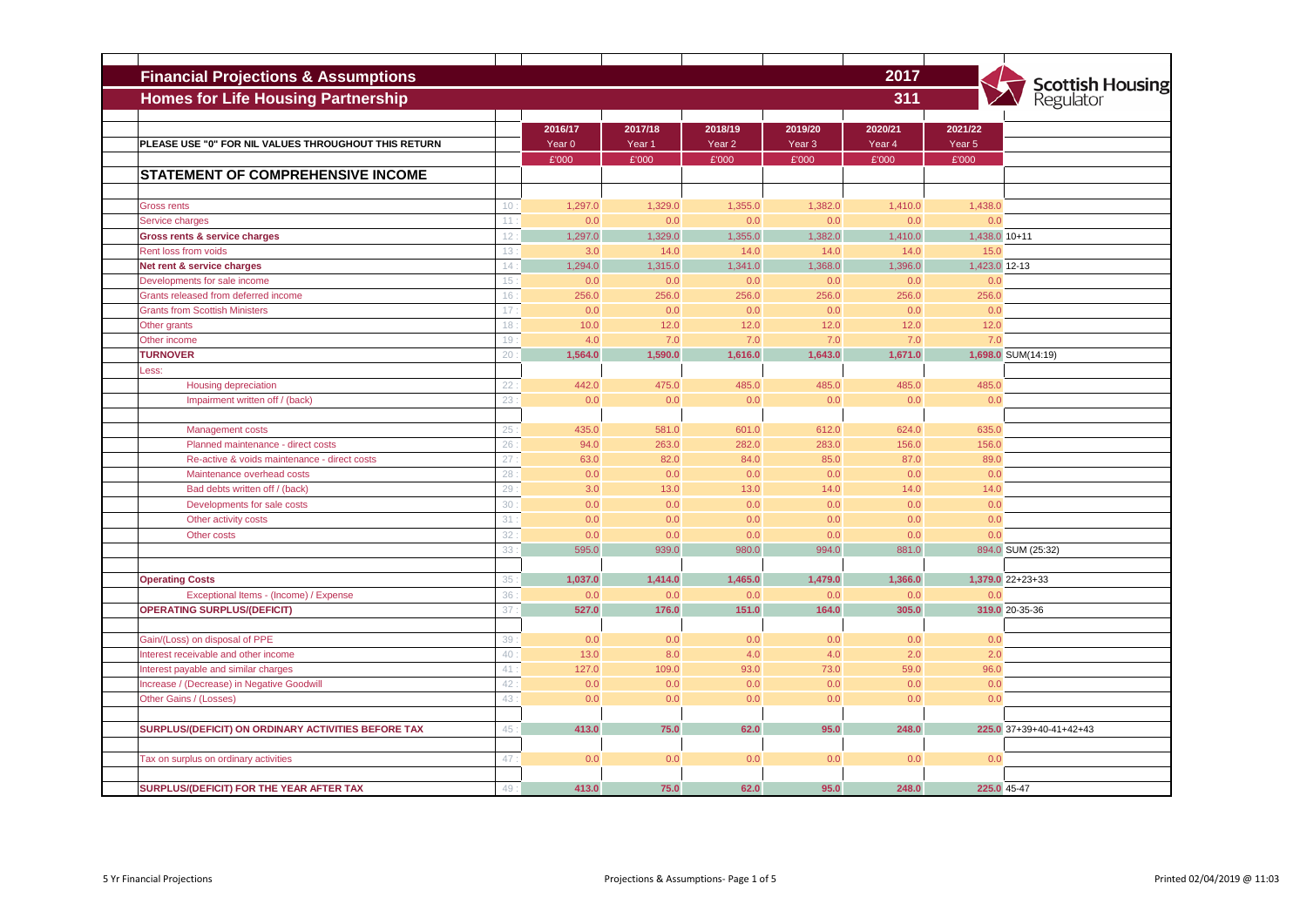| 2017<br><b>Financial Projections &amp; Assumptions</b> |     |                   |          |                   |                   |          |                |                                      |
|--------------------------------------------------------|-----|-------------------|----------|-------------------|-------------------|----------|----------------|--------------------------------------|
| <b>Homes for Life Housing Partnership</b><br>311       |     |                   |          |                   |                   |          |                | <b>Scottish Housing</b><br>Regulator |
|                                                        |     |                   |          |                   |                   |          |                |                                      |
|                                                        |     | 2016/17           | 2017/18  | 2018/19           | 2019/20           | 2020/21  | 2021/22        |                                      |
| PLEASE USE "0" FOR NIL VALUES THROUGHOUT THIS RETURN   |     | Year <sub>0</sub> | Year 1   | Year <sub>2</sub> | Year <sub>3</sub> | Year 4   | Year 5         |                                      |
|                                                        |     | £'000             | £'000    | £'000             | £'000             | £'000    | £'000          |                                      |
| <b>STATEMENT OF FINANCIAL POSITION</b>                 |     |                   |          |                   |                   |          |                |                                      |
| <b>Non-Current Assets</b>                              |     |                   |          |                   |                   |          |                |                                      |
| Intangible Assets & Goodwill                           | 54: | 0.0               | 0.0      | 0.0               | 0.0               | 0.0      | 0.0            |                                      |
|                                                        |     |                   |          |                   |                   |          |                |                                      |
|                                                        |     |                   |          |                   |                   |          |                |                                      |
| Housing properties - Gross cost or valuation           | 57: | 17,963.0          | 18,732.0 | 18,873.0          | 19,057.0          | 19,914.0 | 20,205.0       |                                      |
| Less                                                   |     |                   |          |                   |                   |          |                |                                      |
| <b>Housing Depreciation</b>                            | 59  | 5,727.0           | 6,202.0  | 6,688.0           | 7,173.0           | 7,658.0  | 8,141.0        |                                      |
| <b>Negative Goodwill</b>                               | 60  | 0.0               | 0.0      | 0.0               | 0.0               | 0.0      | 0.0            |                                      |
| <b>NET HOUSING ASSETS</b>                              | 61  | 12,236.0          | 12,530.0 | 12,185.0          | 11,884.0          | 12,256.0 |                | 12,064.0 57-59-60                    |
|                                                        |     |                   |          |                   |                   |          |                |                                      |
| <b>Non-Current Investments</b>                         | 63  | 0.0               | 0.0      | 0.0               | 0.0               | 0.0      | 0.0            |                                      |
| <b>Other Non Current Assets</b>                        | 64  | 81.0              | 71.0     | 100.0             | 83.0              | 66.0     | 71.0           |                                      |
| <b>TOTAL NON-CURRENT ASSETS</b>                        | 65  | 12,317.0          | 12,601.0 | 12,285.0          | 11,967.0          | 12,322.0 |                | 12.135.0 54+61+63+64                 |
|                                                        |     |                   |          |                   |                   |          |                |                                      |
| <b>Current Assets</b>                                  |     |                   |          |                   |                   |          |                |                                      |
| Net rental receivables                                 | 68  | 15.0              | 33.0     | 33.0              | 34.0              | 35.0     | 35.0           |                                      |
| Other receivables, stock & WIP                         | 69  | 71.0              | 76.0     | 78.0              | 79.0              | 81.0     | 82.0           |                                      |
| Investments (non-cash)                                 | 70: | 0.0               | 0.0      | 0.0               | 0.0               | 0.0      | 0.0            |                                      |
| Cash at bank and in hand                               | 71  | 2,206.0           | 1,443.0  | 1,270.0           | 1,117.0           | 425.0    | 1,158.0        |                                      |
| <b>TOTAL CURRENT ASSETS</b>                            | 72  | 2,292.0           | 1,552.0  | 1,381.0           | 1,230.0           | 541.0    |                | 1,275.0 SUM(68:71)                   |
|                                                        |     |                   |          |                   |                   |          |                |                                      |
| Payables: Amounts falling due within One Year          |     |                   |          |                   |                   |          |                |                                      |
| Loans due within one year                              | 75  | 282.0             | 297.0    | 313.0             | 331.0             | 348.0    | 486.0          |                                      |
| Overdrafts due within one year                         | 76  | 0.0               | 0.0      | 0.0               | 0.0               | 0.0      | 0.0            |                                      |
| Other short-term payables                              | 77: | 502.0             | 248.0    | 253.0             | 258.0             | 264.0    | 268.0          |                                      |
| <b>TOTAL CURRENT LIABILITIES</b>                       | 78  | 784.0             | 545.0    | 566.0             | 589.0             | 612.0    |                | 754.0 75+76+77                       |
|                                                        |     |                   |          |                   |                   |          |                |                                      |
| <b>NET CURRENT ASSETS/(LIABILITIES)</b>                | 80  | 1,508.0           | 1,007.0  | 815.0             | 641.0             | (71.0)   |                | 521.0 72-78                          |
|                                                        |     |                   |          |                   |                   |          |                |                                      |
| TOTAL ASSETS LESS CURRENT LIABILITIES                  | 82  | 13,825.0          | 13,608.0 | 13,100.0          | 12,608.0          | 12,251.0 | 12,656.0 65+80 |                                      |
|                                                        |     |                   |          |                   |                   |          |                |                                      |
| Payables : Amounts falling due After One Year          |     |                   |          |                   |                   |          |                |                                      |
| Loans due after one year                               | 85  | 1,691.0           | 1,398.0  | 1,084.0           | 753.0             | 404.0    | 840.0          |                                      |
| Other long-term payables                               | 86  | 0.0               | 0.0      | 0.0               | 0.0               | 0.0      | 0.0            |                                      |
| Grants to be released                                  | 87  | 8,835.0           | 8,836.0  | 8,580.0           | 8,324.0           | 8,068.0  | 7,812.0        |                                      |
|                                                        | 88: | 10,526.0          | 10,234.0 | 9,664.0           | 9,077.0           | 8,472.0  |                | 8,652.0 85+86+87                     |
| Provisions for liabilities & charges                   | 89: | 280.0             | 280.0    | 280.0             | 280.0             | 280.0    | 280.0          |                                      |
| <b>NET ASSETS</b>                                      | 90: | 3,019.0           | 3,094.0  | 3,156.0           | 3,251.0           | 3,499.0  |                | 3,724.0 82-88-89                     |
|                                                        |     |                   |          |                   |                   |          |                |                                      |
| <b>Capital &amp; Reserves</b>                          |     |                   |          |                   |                   |          |                |                                      |
| Share capital                                          | 93: | 0.0               | 0.0      | 0.0               | 0.0               | 0.0      | 0.0            |                                      |
| <b>Revaluation reserve</b>                             | 94: | 0.0               | 0.0      | 0.0               | 0.0               | 0.0      | 0.0            |                                      |
| <b>Restricted reserves</b>                             | 95: | 0.0               | 0.0      | 0.0               | 0.0               | 0.0      | 0.0            |                                      |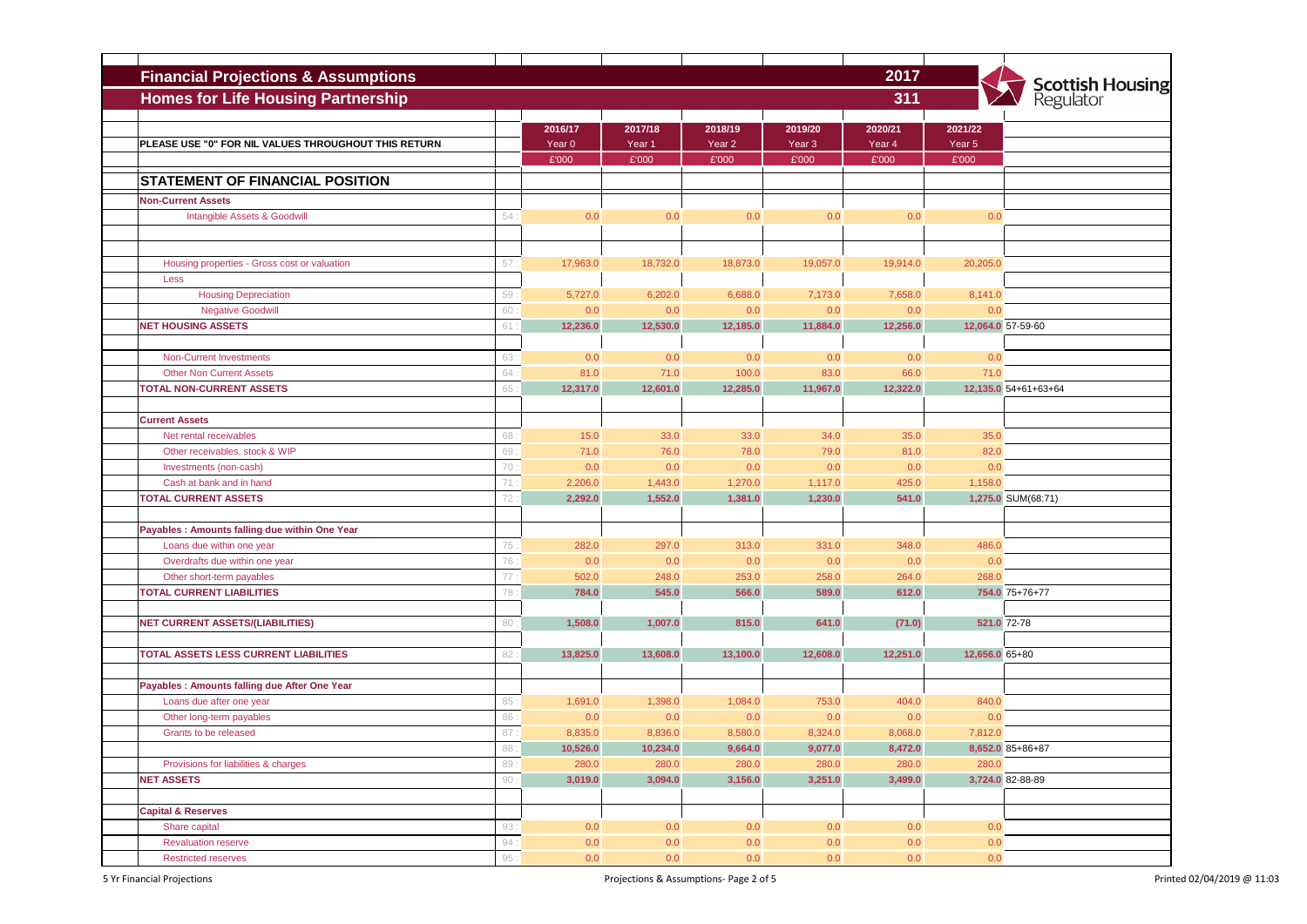| <b>Financial Projections &amp; Assumptions</b>       |     |             |             |             |                   | 2017        |             |                                      |
|------------------------------------------------------|-----|-------------|-------------|-------------|-------------------|-------------|-------------|--------------------------------------|
| <b>Homes for Life Housing Partnership</b>            |     |             |             |             |                   | 311         |             | <b>Scottish Housing</b><br>Regulator |
|                                                      |     | 2016/17     | 2017/18     | 2018/19     | 2019/20           | 2020/21     | 2021/22     |                                      |
| PLEASE USE "0" FOR NIL VALUES THROUGHOUT THIS RETURN |     | Year 0      | Year 1      | Year 2      | Year <sub>3</sub> | Year 4      | Year 5      |                                      |
|                                                      |     | £'000       | £'000       | £'000       | £'000             | £'000       | £'000       |                                      |
| Revenue reserves                                     | 96  | 3.019.0     | 3.094.0     | 3,156.0     | 3,251.0           | 3,499.0     | 3.724.0     |                                      |
| <b>TOTAL CAPITAL &amp; RESERVES</b>                  | 97  | 3,019.0     | 3,094.0     | 3,156.0     | 3,251.0           | 3,499.0     |             | 3,724.0 SUM(93:96)                   |
|                                                      |     |             |             |             |                   |             |             |                                      |
| Pension Liability - as included above                | 99  | 280.0       | 280.0       | 280.0       | 280.0             | 280.0       | 280.0       |                                      |
| Intra Group Receivables - as included above          | 100 | 0.0         | 0.0         | 0.0         | 0.0               | 0.0         | 0.0         |                                      |
| Intra Group Payables - as included above             | 101 | 0.0         | 0.0         | 0.0         | 0.0               | 0.0         | 0.0         |                                      |
| <b>Balance check</b>                                 | 102 | <b>TRUE</b> | <b>TRUE</b> | <b>TRUE</b> | <b>TRUE</b>       | <b>TRUE</b> | <b>TRUE</b> |                                      |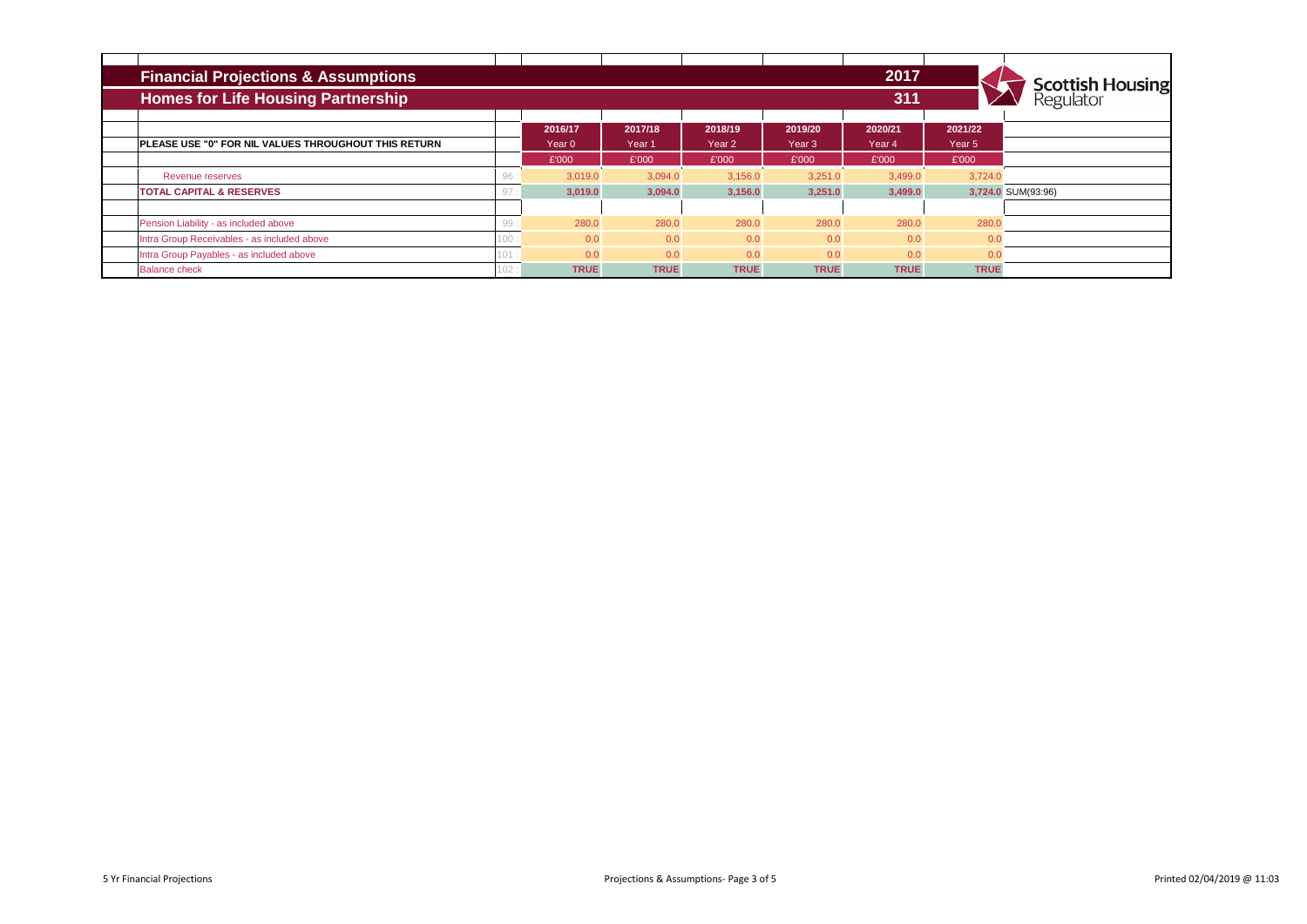| <b>Financial Projections &amp; Assumptions</b>                                         |      |                              |                              |                              |                              | 2017              |                   |                                      |
|----------------------------------------------------------------------------------------|------|------------------------------|------------------------------|------------------------------|------------------------------|-------------------|-------------------|--------------------------------------|
| <b>Homes for Life Housing Partnership</b>                                              |      |                              |                              |                              |                              | 311               |                   | <b>Scottish Housing</b><br>Regulator |
|                                                                                        |      |                              |                              |                              |                              |                   |                   |                                      |
| PLEASE USE "0" FOR NIL VALUES THROUGHOUT THIS RETURN                                   |      | 2016/17<br>Year <sub>0</sub> | 2017/18<br>Year <sub>1</sub> | 2018/19<br>Year <sub>2</sub> | 2019/20<br>Year <sub>3</sub> | 2020/21<br>Year 4 | 2021/22<br>Year 5 |                                      |
|                                                                                        |      | £'000                        | £'000                        | £'000                        | £'000                        | £'000             | £'000             |                                      |
| <b>STATEMENT OF CASHFLOWS</b>                                                          |      |                              |                              |                              |                              |                   |                   |                                      |
| <b>Net Cash from Operating Activities</b>                                              |      |                              |                              |                              |                              |                   |                   |                                      |
| <b>Operating Surplus/(Deficit)</b>                                                     | 106  | 527.0                        | 176.0                        | 151.0                        | 164.0                        | 305.0             | 319.0 37          |                                      |
| <b>Depreciation &amp; Amortisation</b>                                                 | 107  | 454.0                        | 485.0                        | 504.0                        | 502.0                        | 502.0             | 503.0             |                                      |
| Impairments / (Revaluation Enhancements)                                               | 108  | 0.0                          | 0.0                          | 0.0                          | 0.0                          | 0.0               | 0.0               |                                      |
| Increase / (Decrease) in Payables                                                      | 109: | (5.0)                        | 5.0                          | 5.0                          | 5.0                          | 4.0               | 3.0               |                                      |
| (Increase) / Decrease in Receivables                                                   | 110: | 16.0                         | (22.0)                       | (2.0)                        | (2.0)                        | (2.0)             | (2.0)             |                                      |
| (Increase) / Decrease in Stock & WIP                                                   | 111  | 0.0                          | 0.0                          | 0.0                          | 0.0                          | 0.0               | 0.0               |                                      |
| Gain / (Loss) on sale of non-current assets                                            | 112: | 0.0                          | 0.0                          | 0.0                          | 0.0                          | 0.0               | 0.0               |                                      |
| Other non-cash adjustments                                                             | 113: | (242.0)                      | (256.0)                      | (256.0)                      | (256.0)                      | (256.0)           | (256.0)           |                                      |
| <b>NET CASH FROM OPERATING ACTIVITIES</b>                                              | 14   | 750.0                        | 388.0                        | 402.0                        | 413.0                        | 553.0             |                   | 567.0 SUM(106:113)                   |
|                                                                                        |      |                              |                              |                              |                              |                   |                   |                                      |
| Tax (Paid) / Refunded                                                                  | 16   | 0.0                          | 0.0                          | 0.0                          | 0.0                          | 0.0               | 0.0               |                                      |
| <b>Return on Investment and Servicing of Finance</b>                                   |      |                              |                              |                              |                              |                   |                   |                                      |
| <b>Interest Received</b>                                                               | 119  | 13.0                         | 8.0                          | 4.0                          | 4.0                          | 2.0               | 2.0               |                                      |
| Interest (Paid)                                                                        | 120  | (124.0)                      | (109.0)                      | (93.0)                       | (73.0)                       | (59.0)            | (96.0)            |                                      |
| RETURNS ON INVESTMENT AND SERVICING OF FINANCE                                         | 121  | (111.0)                      | (101.0)                      | (89.0)                       | (69.0)                       | (57.0)            |                   | $(94.0) 119+120$                     |
|                                                                                        |      |                              |                              |                              |                              |                   |                   |                                      |
| <b>Capital Expenditure &amp; Financial Investment</b>                                  | 124: | 0.0                          | 0.0                          | 0.0                          | 0.0                          | 0.0               | 0.0               |                                      |
| Construction or acquisition of Housing properties                                      | 125  |                              |                              |                              |                              |                   | (291.0)           |                                      |
| <b>Improvement of Housing</b><br>Construction or acquisition of other Land & Buildings | 126  | (117.0)<br>0.0               | (769.0)<br>0.0               | (141.0)<br>0.0               | (184.0)<br>0.0               | (857.0)<br>0.0    | 0.0               |                                      |
| Construction or acquisition of other Non-Current Assets                                | 127  | 0.0                          | 0.0                          | (48.0)                       | 0.0                          | 0.0               | (23.0)            |                                      |
| Sale of Social Housing Properties                                                      | 128: | 0.0                          | 0.0                          | 0.0                          | 0.0                          | 0.0               | 0.0               |                                      |
| Sale of Other Land & Buildings                                                         | 129  | 0.0                          | 0.0                          | 0.0                          | 0.0                          | 0.0               | 0.0               |                                      |
| Sale of Other Non-Current Assets                                                       | 130: | 0.0                          | 0.0                          | 0.0                          | 0.0                          | 0.0               | 0.0               |                                      |
| Grants (Repaid) / Received                                                             | 131  | 0.0                          | 0.0                          | 0.0                          | 0.0                          | 0.0               | 0.0               |                                      |
| <b>CAPITAL EXPENDITURE AND FINANCIAL INVESTMENT</b>                                    | 132  | (117.0)                      | (769.0)                      | (189.0)                      | (184.0)                      | (857.0)           |                   | $(314.0)$ SUM $(124:131)$            |
| <b>NET CASH BEFORE FINANCING</b>                                                       | 34   | 522.0                        |                              | 124.0                        | 160.0                        |                   |                   | 159.0 114+116+121+132                |
|                                                                                        |      |                              | (482.0)                      |                              |                              | (361.0)           |                   |                                      |
| <b>Financing</b>                                                                       |      |                              |                              |                              |                              |                   |                   |                                      |
| Equity drawdown                                                                        | 137  | 0.0                          | 0.0                          | 0.0                          | 0.0                          | 0.0               | 0.0               |                                      |
| Debt drawndown                                                                         | 138  | 0.0                          | 0.0                          | 0.0                          | 0.0                          | 0.0               | 1,000.0           |                                      |
| Debt repayment                                                                         | 139  | (269.0)                      | (281.0)                      | (297.0)                      | (313.0)                      | (331.0)           | (426.0)           |                                      |
| Working Capital (Cash) - Drawn / (Repaid)                                              | 140  | 0.0                          | 0.0                          | 0.0                          | 0.0                          | 0.0               | 0.0               |                                      |
| <b>NET CASH FROM FINANCING</b>                                                         | 141  | (269.0)                      | (281.0)                      | (297.0)                      | (313.0)                      | (331.0)           |                   | 574.0 SUM(137:140)                   |
| <b>INCREASE / (DECREASE) IN NET CASH</b>                                               | 143: | 253.0                        | (763.0)                      | (173.0)                      | (153.0)                      | (692.0)           |                   | 733.0 134+141                        |
| <b>Cash Balance</b>                                                                    |      |                              |                              |                              |                              |                   |                   |                                      |
| <b>Balance Brought Forward</b>                                                         | 146  | 1,953.0                      | 2,206.0                      | 1,443.0                      | 1,270.0                      | 1,117.0           |                   | 425.0 148 (Prior Year)               |
| Increase / (Decrease) in Net Cash                                                      | 147  | 253.0                        | (763.0)                      | (173.0)                      | (153.0)                      | (692.0)           | 733.0 143         |                                      |
| <b>CLOSING BALANCE</b>                                                                 | 148  | 2,206.0                      | 1,443.0                      | 1,270.0                      | 1,117.0                      | 425.0             |                   | 1,158.0 146+147                      |
| Difference between Closing Balance and Cash at bank and in hand                        |      | 0.0                          | 0.0                          | 0.0                          | 0.0                          | 0.0               |                   | $0.0148 - 71$                        |
|                                                                                        |      |                              |                              |                              |                              |                   |                   |                                      |